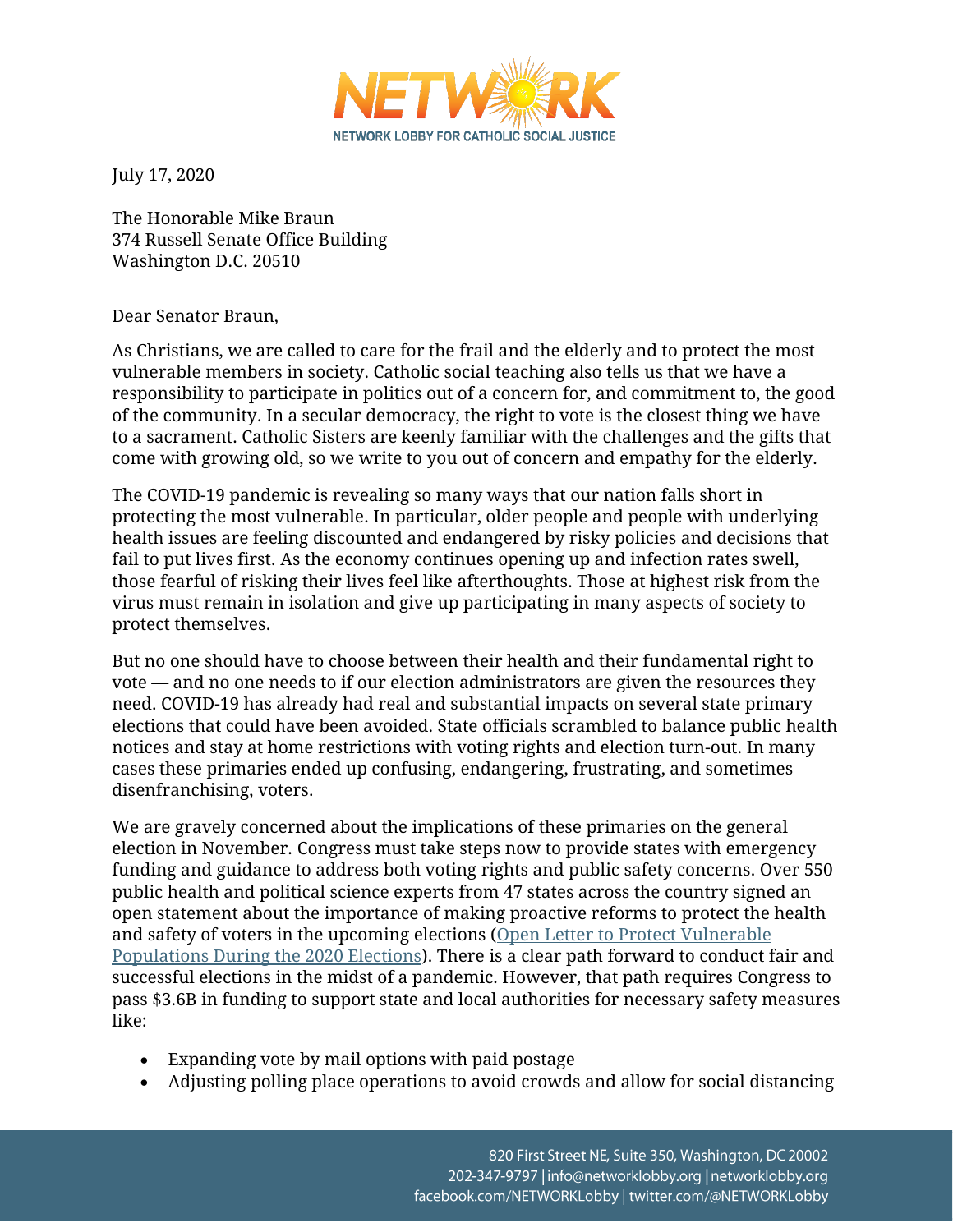- Recruiting a new generation of poll workers, since most are over 60 and considered high-risk
- Providing online registrations options for voters.
- Education the public about operational changes that might impact how they cast their ballots

Senator Braun, as a Catholic person of faith, we are asking you to enable each and every American to participate in our election come November. We are also reminding you of your unique responsibility to look out for the well-being of the elderly due to your position on the Joint Committee on Aging. We depend on lawmakers like you to provide our elderly and most vulnerable voters with an assurance that they will at least be able to make their voices heard by safely casting a ballot. Please pass **\$3.6B in emergency election funding** so that our general election does not become another instance where those at highest risk lose their right to participate in civil society.

Sincerely,

*The more than 150 Indiana Catholic Sisters listed below*

| Sr. Maureen Abbott, SP         | Sr. Rebecca Abel, OSB          | Sr. Betty Anderson, OLVM     |
|--------------------------------|--------------------------------|------------------------------|
| St. Mary-of-the-Woods, Indiana | Ferdinand, Indiana             | Huntington, Indiana          |
| Sr. Kathleen Antol, BVM        | Sr. Bridget Arnold, OSF        | Sr. Jean Ballard, OSB        |
| South Bend, Indiana            | Evansville, Indiana            | Ferdinand, Indiana           |
| Sr. Nancy Bartasavich, SP      | Sr. Barbara Battista, SP       | Sr. Judith Anne Beattie, CSC |
| West Terre Haute, Indiana      | St. Mary-of-the-Woods, Indiana | South Bend, Indiana          |
| Sr. Jane Becker, OSB           | Sr. Mary Beckman, OSB          | Sr. Shirley Bell, PHJC       |
| Ferdinand, Indiana             | Ferdinand, Indiana             | Plymouth, Indiana            |
| Sr. Laurette Bellamy, SP       | Sr. Editha Ben, SP             | Sr. Alma Bill, OLVM          |
| Greenwood, Indiana             | St. Mary-of-the-Woods, Indiana | Huntington, Indiana          |
| Sr. Kathy Bilskie, OSB         | Sr. Janet Born, OSF            | Sr. Sr. Jane Breen, OSB      |
| Ferdinand, Indiana             | Oldenburg, Indiana             | Ferdinand, Indiana           |
| Sr. Donna Butler, SP           | Sr. Cathleen Campbell, SP      | Sr. Deborah Campbell, SP     |
| St. Mary-of-the-Woods, Indiana | St. Mary-of-the-Woods, Indiana | Beech Grove, Indiana         |



820 First Street NE, Suite 350, Washington, DC 20002 202-347-9797 | info@networklobby.org | networklobby.org facebook.com/NETWORKLobby | twitter.com/@NETWORKLobby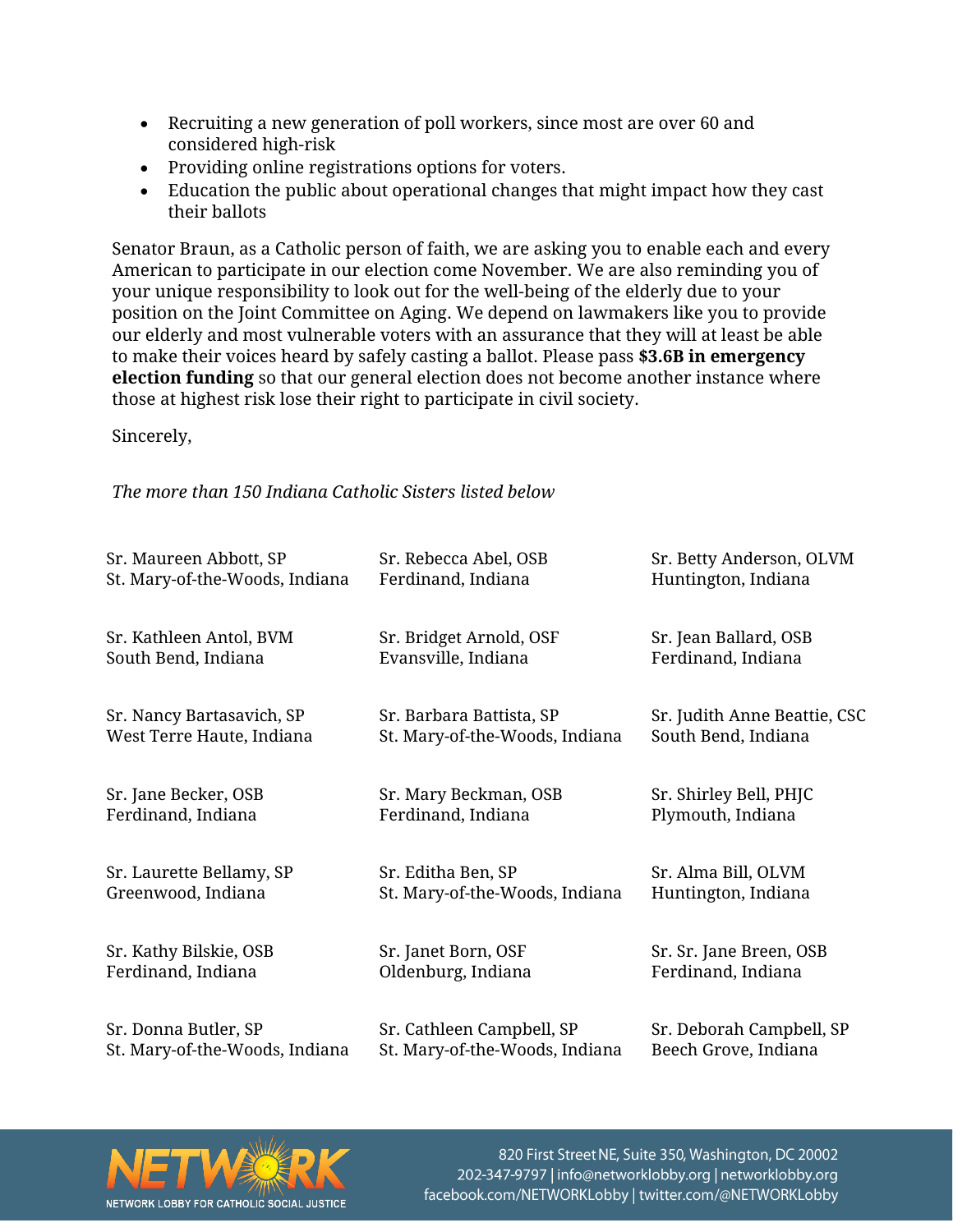| Sr. Ann Casper, SP             | Sr. Clelia Cecchetti, SP       | Sr. Brenda Cousins, CSC          |
|--------------------------------|--------------------------------|----------------------------------|
| St. Mary-of-the-Woods, Indiana | St. Mary-of-the-Woods, Indiana | Notre Dame, Indiana              |
| Sr. Jan Craven, SP             | Sr. Paula Damiano, SP          | Sr. Judy Dewig, OSB              |
| Terre Haute, Indiana           | Terre Haute, Indiana           | Evansville, Indiana              |
| Sr. Judith Diltz, PHJC         | Sr. Susan Dinnin, SP           | Sr. Ginger Downey, OLVM          |
| Donaldson, Indiana             | Indianapolis, Indiana          | Huntington, Indiana              |
| Sr. Betty Drewes, OSB          | Sr. Mary Duffy, SP             | Sr. Rose Eaton, SP               |
| Ferdinand, Indiana             | Indianapolis, Indiana          | St. Mary-of-the-Woods, Indiana   |
| Sr. Ruth Eggering, OSF         | Sr. Brenda Engleman, OSB       | Sr. Marjorie English, OSF        |
| Oldenburg, Indiana             | Ferdinand, Indiana             | Oldenburg, Indiana               |
| Sr. Carole Fedders, SP         | Sr. Diane Fischer, OSB         | Sr. Mary Fleig, OSB              |
| St. Mary-of-the-Woods, Indiana | Ferdinand, Indiana, Indiana    | Ferdinand, Indiana               |
| Sr. Dolores Folz, OSB          | Sr. Christa Franzer, OSF       | Sr. Mary Full, CSC               |
| Ferdinand, Indiana             | Oldenburg, Indiana             | South Bend, Indiana              |
| Sr. Lorraine Geis, OSF         | Sr. Rita Gerardot, SP          | Sr. Mary Andre Gettelfinger, OSB |
| Oldenburg, Indiana             | St. Mary-of-the-Woods, Indiana | Ferdinand, Indiana               |
| Sr. Annette Grisley, OSF       | Sr. Jeanne Hagelskamp, SP      | Sr. Beatrice Haines, OLVM        |
| Oldenburg, Indiana             | St. Mary-of-the-Woods, Indiana | Huntington, Indiana              |
| Sr. Gail Hamilton, OSB         | Sr. Claire Hanson, SP          | Sr. Mary Hennel, SP              |
| Ferdinand, Indiana             | West Terre Haute, Indiana      | St. Mary-of-the-Woods, Indiana   |
| Sr. Donna Herr, OSB            | Sr. Mary Lee Hillenbrand, OSB  | Sr. Marilynn Hofer, OSF          |
| Evansville, Indiana            | Ferdinand, Indiana             | Oldenburg, Indiana               |
| Sr. Sharon Hollander, OSB      | Sr. Kathleen Hood, SND         | Sr. Susan Hooks, OSB             |
| Ferdinand, Indiana             | Indianapolis, Indiana          | Ferdinand, Indiana               |



820 First Street NE, Suite 350, Washington, DC 20002 202-347-9797 | info@networklobby.org | networklobby.org facebook.com/NETWORKLobby | twitter.com/@NETWORKLobby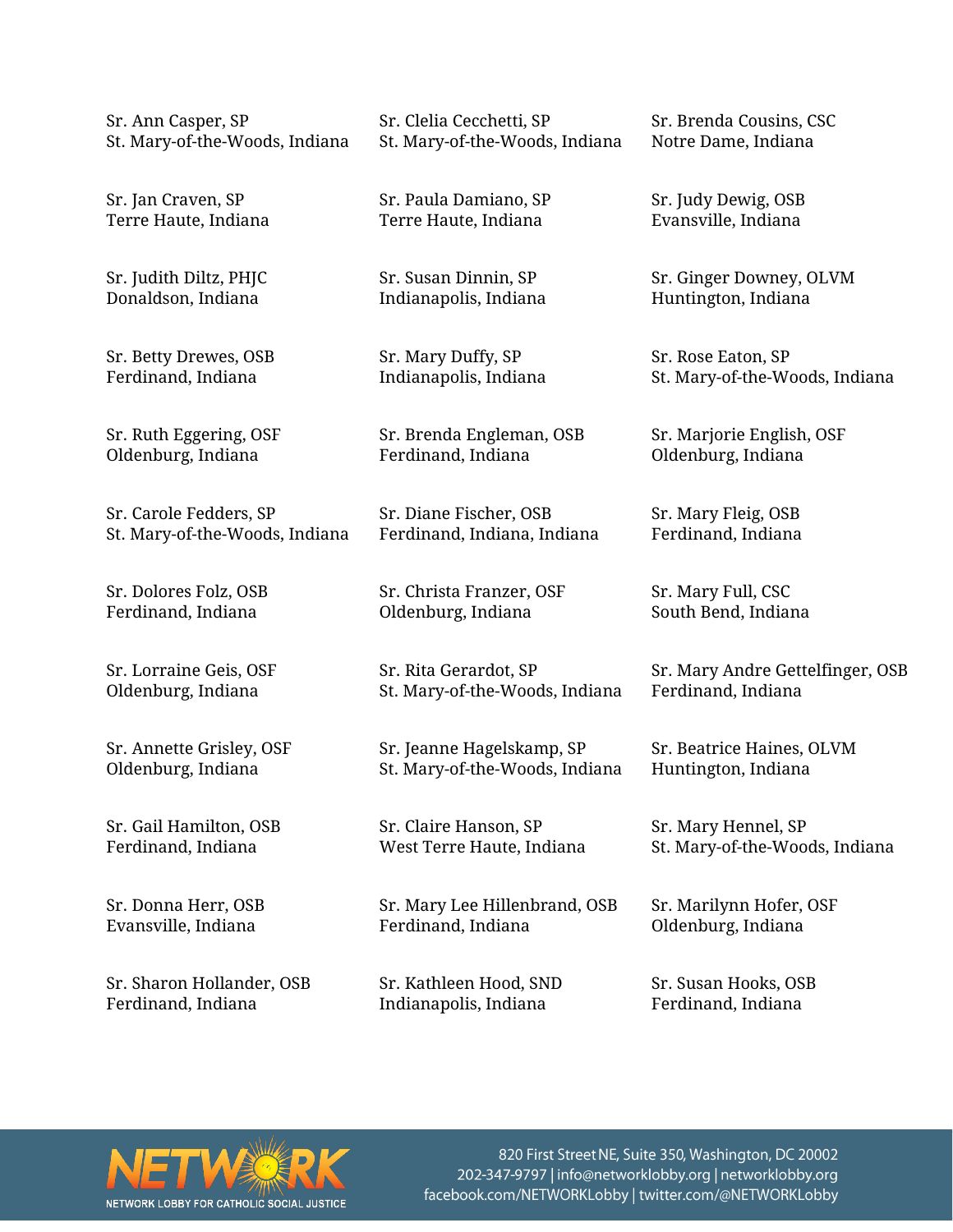| Sr. Jennifer Horner, OSB                                      | Sr. Jenny Howard, SP                             | Sr. Ann Howard, OSB                            |
|---------------------------------------------------------------|--------------------------------------------------|------------------------------------------------|
| Beech Grove, Indiana                                          | St. Mary-of-the-Woods, Indiana                   | Ferdinand, Indiana                             |
| Sr. Kathryn Huber, OSB                                        | Sr. Emma Jochum, OSB                             | Sr. Karen Joseph, OSB                          |
| Ferdinand, Indiana                                            | Ferdinand, Indiana                               | Ferdinand, Indiana                             |
| Sr. Rose Kaiser, OLVM                                         | Sr. Rebecca Keller, SP                           | Sr. Jean Kenny, SP                             |
| Huntington, Indiana                                           | St. Mary-of-the-Woods, Indiana                   | Indianapolis, Indiana                          |
| Sr. Carole Kimes, SP                                          | Sr. Mary Carol Kinghorn, OSB                     | Sr. Jackie Kissel, OSB                         |
| Indianapolis, Indiana                                         | Ferdinand, Indiana                               | Ferdinand, Indiana                             |
| Sr. Mary Beth Klingel, SP                                     | Sr. RosaLee Koch, OSB                            | Sr. Joanita Koors, OSF                         |
| St. Mary-of-the-Woods, Indiana                                | Ferdinand, Indiana                               | Oldenburg, Indiana                             |
| Sr. Betty Koressel, SP                                        | Sr. Albertine Kramer, CSC                        | Sr. Constance Kramer, SP                       |
| West Terre Haute, Indiana                                     | Notre Dame, Indiana                              | Indianapolis, Indiana                          |
| Sr. Jan Kroeger, OSF                                          | Sr. Louise Laroche, OSB                          | Sr. Patty Lasher, OSB                          |
| Oldenburg, Indiana                                            | Ferdinand, Indiana                               | Saint Meinrad, Indiana                         |
| Sr. Mary Lechner, SP<br>St. Mary-of-the-Woods, IN,<br>Indiana | Sr. Anita Louise Lowe, OSB<br>Ferdinand, Indiana | Sr. Joni Luna, SP<br>West Terre Haute, Indiana |
| Sr. Mary Beth Maier, OSB                                      | Sr. Katherine Manley, SP                         | Sr. Doris Market, OSB                          |
| Ferdinand, Indiana                                            | St. Mary-of-the-Woods, Indiana                   | Ferdinand, Indiana                             |
| Sr. Lucille Martinez, OLVM                                    | Sr. Becky Mathauer, OSB                          | Sr. Mary Ann McCauley, SP                      |
| Huntington, Indiana                                           | Ferdinand, Indiana                               | Clinton, Indiana                               |
| Sr. Patricia McGuire, OSB                                     | Sr. Gloria Memering, SP                          | Sr. Rosie Miller, OSF                          |
| Evansville, Indiana                                           | St. Mary-of-the-Woods, Indiana                   | Oldenburg, Indiana                             |

Sr. Joan Miller, OSF Shelbyville, Indiana

Sr. Jennifer Miller, OSB Ferdinand, Indiana

Sr. Michelle Mohr, OSB Ferdinand, Indiana



820 First Street NE, Suite 350, Washington, DC 20002 202-347-9797 | info@networklobby.org | networklobby.org<br>facebook.com/NETWORKLobby | twitter.com/@NETWORKLobby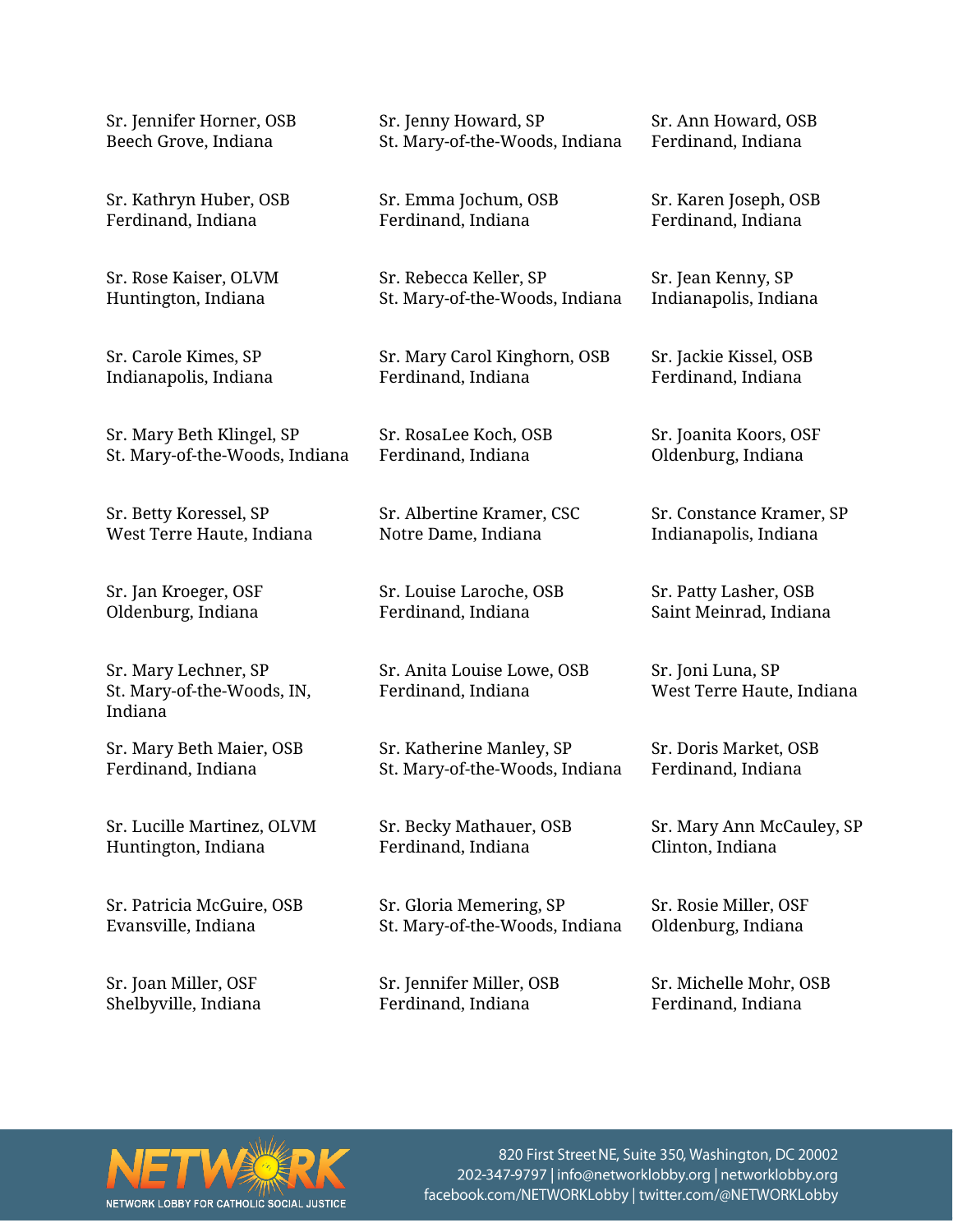| Sr. Mary Montgomery, SP        | Sr. Mary Morley, SP             |
|--------------------------------|---------------------------------|
| St. Mary-of-the-Woods, Indiana | Cincinnati, Indiana             |
| Sr. Jolinda Naas, OSB          | Sr. Mary Jo Nelson, OLVM        |
| Ferdinand, Indiana             | Huntington, Indiana             |
| Sr. Carol Nolan, SP            | Sr. Rosemary Nudd, SP           |
| St. Mary-of-the-Woods, Indiana | St. Mary-of-the-Woods, Indiana  |
| Sr. Mary O'Neil, SP            | Bro. Bob Overland, FS           |
| Terre Haute, Indiana           | Merrillville, Indiana           |
| Sr. Jannette Pruitt, OSF       | Sr. Joan Pytlik, DC             |
| Oldenburg, Indiana             | Evansville, Indiana             |
| Sr. Barbara Reder, SP          | Sr. Alice Rhinesmith, SP        |
| Brownsburg, Indiana            | St. Mary-of-the-Woods, Indiana  |
| Sr. Cathy Ann Robinson, OSB    | Sr. Helen Rodriguez-Marin, OLVM |
| Ferdinand, Indiana             | Huntington, Indiana             |
| Sr. Mary Lou Ruck, SP          | Sr. Doris Schepers, OSB         |
| St. Mary-of-the-Woods, Indiana | Ferdinand, Indiana              |
| Sr. Barbara C Schmitz, OSB     | Sr. Edith Schneider, PHJC       |
| Ferdinand, Indiana             | Donaldson, Indiana              |
| Sr. Marilyn Schroering, OSB    | Sr. Rose Anne Schultz, CSC      |
| Ferdinand, Indiana             | Notre Dame, Indiana             |
| Sr. Karlene Sensmeier, OSB     | Sr. Mary Sermersheim, OSB       |
| Ferdinand, Indiana             | Ferdinand, Indiana              |
| Sr. Jacqueline Shively, OSB    | Sr. Michelle Sinkhorn, OSB      |
| Ferdinand, Indiana             | Ferdinand, Indiana              |
|                                |                                 |



820 First Street NE, Suite 350, Washington, DC 20002 202-347-9797 | info@networklobby.org | networklobby.org<br>facebook.com/NETWORKLobby | twitter.com/@NETWORKLobby